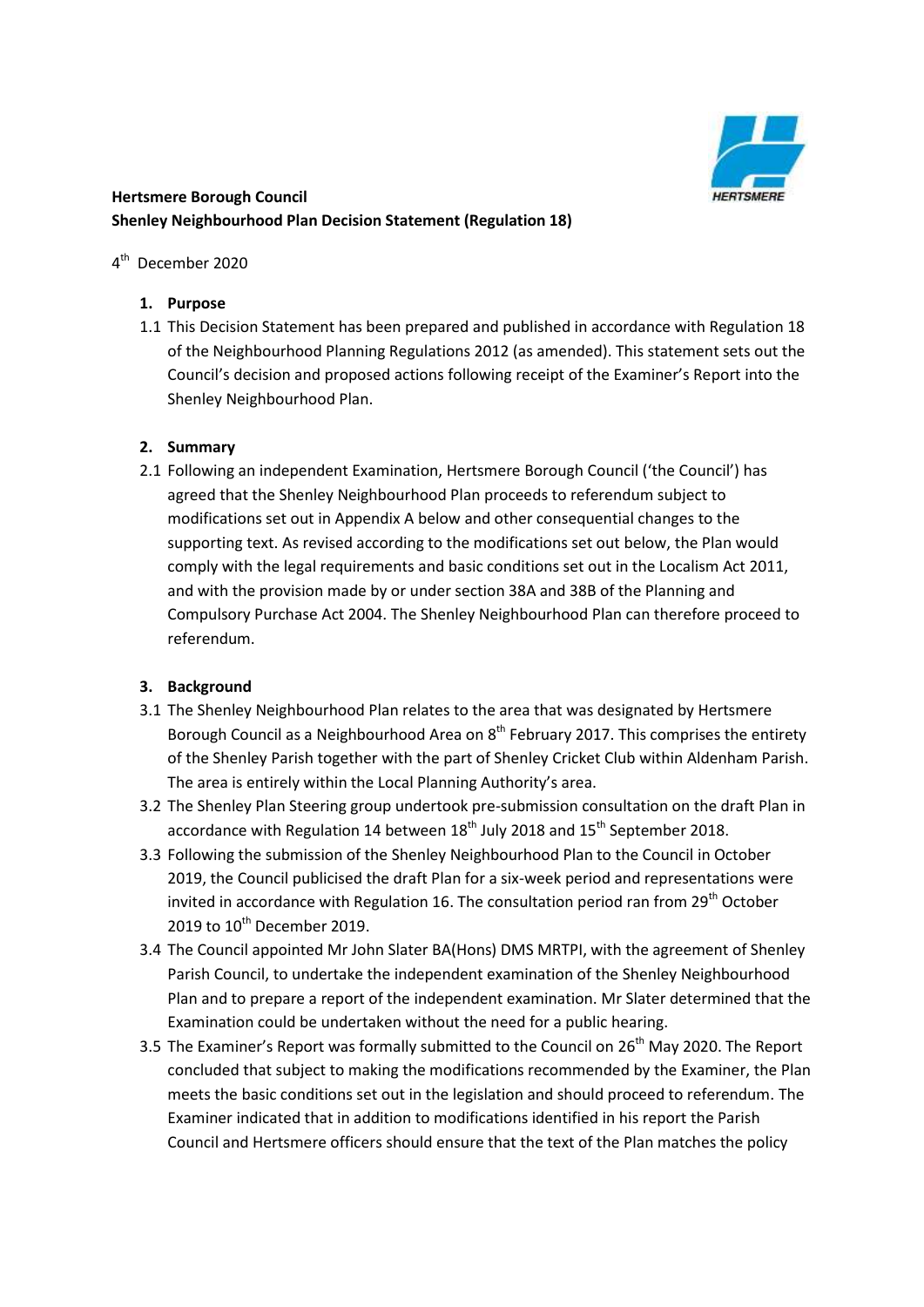referendum area should be the same as the designated Neighbourhood Area. once amended in line with his recommendations. The Examiner also recommended that the

### **4. The Council's Decision**

- has decided to modify the plan as per these recommendations. This decision was taken by full Council on 14 October 2020. 4.1 Having considered each of the recommendations made in the Examiner's Report and the reasons for them, the Council agrees with the recommendations in the Examiner's Report. It
- 4.2 Full Council also agreed on 14 October 2020 that any outstanding consequential changes to be made to the supporting text in the Shenley Neighbourhood Plan shall be agreed by the Head of Planning and Economic Development, in consultation with the Portfolio Holder for Planning, for inclusion in the Plan for referendum. These consequential changes were agreed through written communications between Council officers and the Parish Council between August and October 2020 culminating in final confirmation of the agreed changes from the Parish Council being received on 15 October 2020. These changes have now been agreed and included in the Plan for referendum.
- 4.3 Full Council on 14 October agreed that the plan, as modified, should then proceed to referendum.
- 4.4 The Examiner recommended that the Neighbourhood Plan should proceed to a referendum designated Shenley Neighbourhood Area. based on the designated Neighbourhood Area. The Council accepts this recommendation. The referendum area for the Shenley Neighbourhood Plan will therefore be based on the
- 4.5 The Returning Officer will schedule the referendum in due course taking into account the be 6 May 2021. current Covid-19 pandemic. Currently the first available day to hold the referendum would

#### **5. Documents**

- 5.1 This Decision Statement and the Examiner's Report are on the Council's website at <https://www.hertsmere.gov.uk/shenleyplan>
- 5.2 This Decision statement can also be viewed at:

### **Hertsmere Borough Council (Civic Offices)**

Elstree Way Borehamwood Hertfordshire WD6 1WA

### **Shenley Parish Council**

The Hub London Road Shenley WD7 9BS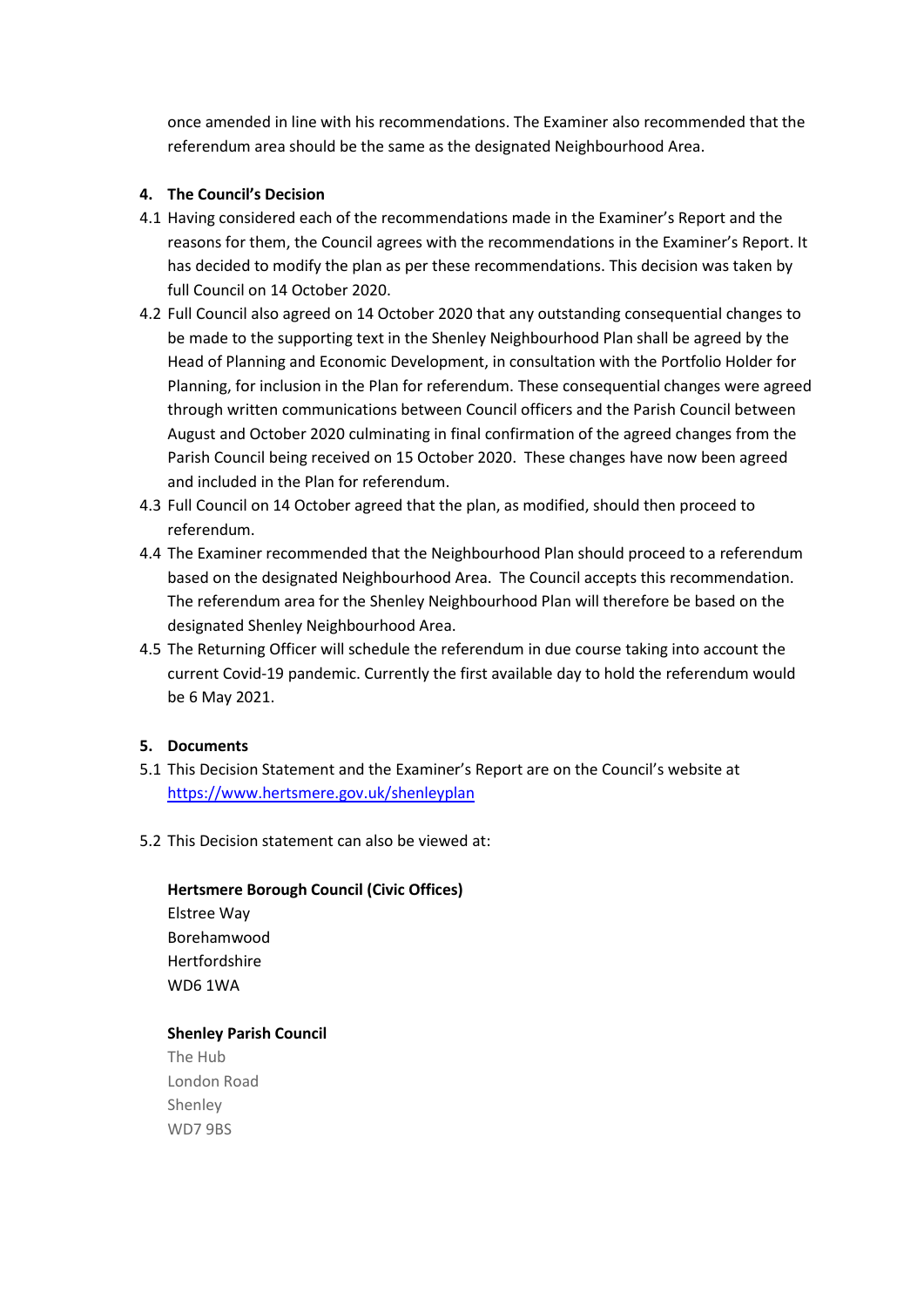### **Appendix A – Modifications in line with Examiner's recommendations**

 **Examiner's recommended modifications in bold. UPPER CASE indicates Examiner's recommended change to wording in submitted Plan** 

| <b>Shenley NP Policy</b>                                                    | Key points raised and modified policy wording recommended by examiner                                                                                                                                                                                                                                                                                                                                                                                                         | <b>Action Taken</b>      |
|-----------------------------------------------------------------------------|-------------------------------------------------------------------------------------------------------------------------------------------------------------------------------------------------------------------------------------------------------------------------------------------------------------------------------------------------------------------------------------------------------------------------------------------------------------------------------|--------------------------|
| Policy SH1.1 Rural<br>Character                                             | Examiner considered the policy treats all parts of the plan area the same whereas SH1.2 applies only to<br>areas within the green belt and that there should be consistency within the overall policy SH1. He also<br>considered that the policy duplicates design guidance set out in the Shenley Parish Design Principles and<br>Code appended to the plan.                                                                                                                 |                          |
|                                                                             | Proposed change: replace policy with 'Development WITHIN THE GREEN BELT AREAS OF THE<br>NEIGHBOURHOOD PLAN WILL BE EXPECTED TO ensure that the design of the development<br>RELATES POSITIVELY TO ITS SURROUNDINGS AND enhances the existing distinctiveness of the<br>rural character of Shenley, by REFLECTING the special and valued features that are unique to the<br>locality, the heritage assets and architectural features that contribute to THAT local character.' | <b>Modification made</b> |
|                                                                             | Supporting text to indicate that development within Porters Park will be assessed in design terms under<br>Policy SADM30.                                                                                                                                                                                                                                                                                                                                                     |                          |
| Policy SH1.2 Shenley<br>Parish Design<br><b>Principles and Code</b>         | Examiner considered the policy to be too prescriptive. He also considered that the second part of the policy<br>was not policy, but justification for the policy.                                                                                                                                                                                                                                                                                                             |                          |
|                                                                             | Proposed change: policy to read: 'Development proposals in the Neighbourhood Plan Area and<br>located within the Green Belt on January 1st 2019 SHOULD have regard to the Shenley Parish Design<br><b>Principles and Code.'</b>                                                                                                                                                                                                                                               | <b>Modification made</b> |
| <b>Shenley Parish</b><br>Design Principles and<br>Code - overall<br>comment | Examiner commended the quality and clarity of aspirations set out and indicated that it was particularly well<br>illustrated. He considered parts to be too prescriptive and/or to not comply with the Secretary of State's WMS<br>which restricts neighbourhood plans from setting 'any local technical standards or requirements relating to<br>the construction, internal layout or performance of new dwellings'.                                                         |                          |
| <b>SC1 Local Patterns</b>                                                   | Examiner considered development within the neighbourhood plan area but outside the historic core of<br>Shenley village should reflect local patterns of development in that vicinity.                                                                                                                                                                                                                                                                                         |                          |
|                                                                             | Proposed changes: second sentence of Principle to read: 'Development proposals CAN take design<br>cues from traditional and successful building typologies, streetscape, landscape and productive                                                                                                                                                                                                                                                                             | <b>Modification made</b> |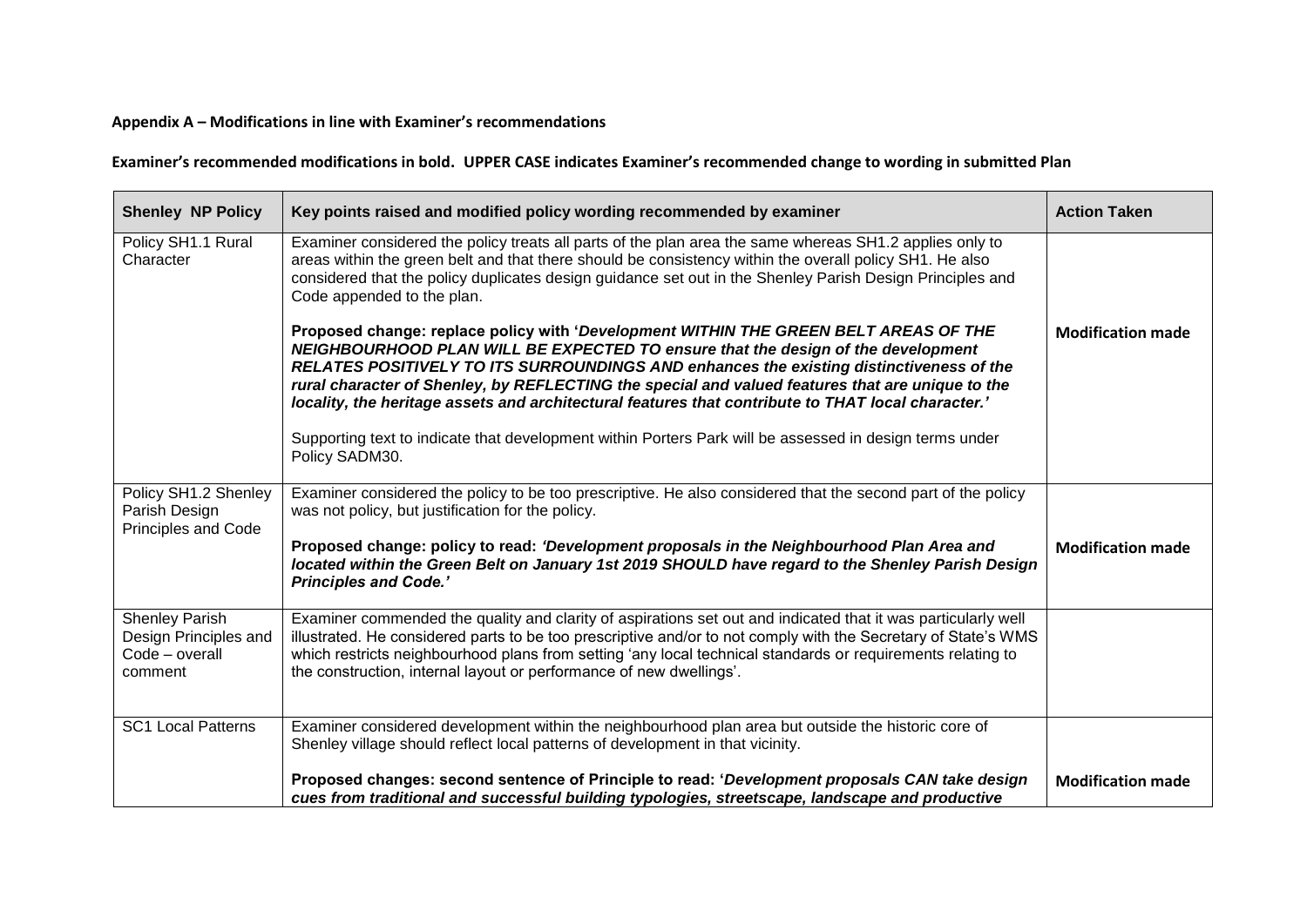| <b>Shenley NP Policy</b>               | Key points raised and modified policy wording recommended by examiner                                                                                                                                                                                                                                                                                                                                                                                                                                                                                                                                                                                                           | <b>Action Taken</b>       |
|----------------------------------------|---------------------------------------------------------------------------------------------------------------------------------------------------------------------------------------------------------------------------------------------------------------------------------------------------------------------------------------------------------------------------------------------------------------------------------------------------------------------------------------------------------------------------------------------------------------------------------------------------------------------------------------------------------------------------------|---------------------------|
|                                        | planting demonstrated IN THE IMMEDIATE VICINITY AND WITHIN SHENLEY VILLAGE Conservation<br>Area as a whole and in Listed Buildings in the Parish specifically.                                                                                                                                                                                                                                                                                                                                                                                                                                                                                                                  |                           |
|                                        | Code to read:<br>a. Any development SHOULD take the opportunities available for protecting and enhancing the local<br>rural character, setting, natural and built environment quality including archaeology. Proposals FOR<br>DEVELOPMENT WITHIN OR CLOSE TO SHENLEY VILLAGE SHOULD respond positively to and<br>enhance the distinct and recognised rural character of the listed and valued buildings and spaces in<br>the Conservation Area, village and the neighbourhood plan area. They SHOULD demonstrate a<br>thorough understanding of Shenley's built and natural environment, and the often defining spaces<br>in-between buildings and the wider landscape setting. | <b>Modifications made</b> |
|                                        | b. A comparative precedent study of existing positive local examples and innovation in 21st century<br>rural forms of sustainable development COULD be presented in the Design and Access Statements<br>and/or Heritage Statements.                                                                                                                                                                                                                                                                                                                                                                                                                                             |                           |
| <b>SC2 Design Scrutiny</b>             | Examiner considered that a Design and Access Statement may be required for non-major development as<br>well as major development, but that some of the details required to be included in a DAS to be unnecessary<br>to meet the legal requirements set out in regulation 9 of the Town and Country Planning (Development<br>Management Procedures) Order 2015.                                                                                                                                                                                                                                                                                                                 |                           |
|                                        | Proposed change: second and third sentences of Principle to read 'WHERE a Design and Access<br>Statement is REQUIRED to be submitted IT should EXPLAIN THE DESIGN PRINCIPLES AND<br><b>CONCEPTS AND DEMONSTRATE HOW THE DESIGN HAS TAKEN INTO ACCOUNT THE LOCAL</b><br>DISTINCTIVENESS AND THE RURAL CHARACTER OF SHENLEY PARISH IN THE DESIGN AND IT IS<br><b>ENCOURAGED TO DEMONSTRATE HOW THE DESIGN HAS HAD REGARD TO THESE SHENELY</b><br>DESIGN PRINCIPLES AND CODE.' The rest of the text in Principle is deleted.                                                                                                                                                       | <b>Modification made</b>  |
|                                        | Code a) to read: 'THE DESIGN AND ACCESS STATEMENT SHOULD PROVIDE TEXT AND<br>ILLUSTRATIONS SHOWING THE JUSTIFICATION FOR THE PROPOSED layout, height, bulk, typical<br>elevations with façade details and roofscape drawings TO ILLUSTRATE THE DESIGN PRINCIPLES<br>ADOPTED, ALONG WITH AN INDICATION OF THE PROPOSED MATERIALS TO BE USED ON THE<br><b>EXTERIOR OF THE BUILDING.'</b>                                                                                                                                                                                                                                                                                          | <b>Modification made</b>  |
| <b>SC3 Rural Plot Size</b><br>Patterns | Examiner considered 'rural settlement pattern' to be a more recognisable term than rural plot size pattern,<br>and the term convivial and social spaces to be difficult to properly assess. He was also concerned that the<br>plan should not stray into building regulations matters.                                                                                                                                                                                                                                                                                                                                                                                          |                           |
|                                        | Proposed change: Principle to read: 'Major development WILL BE EXPECTED TO ADOPT A                                                                                                                                                                                                                                                                                                                                                                                                                                                                                                                                                                                              | <b>Modification made</b>  |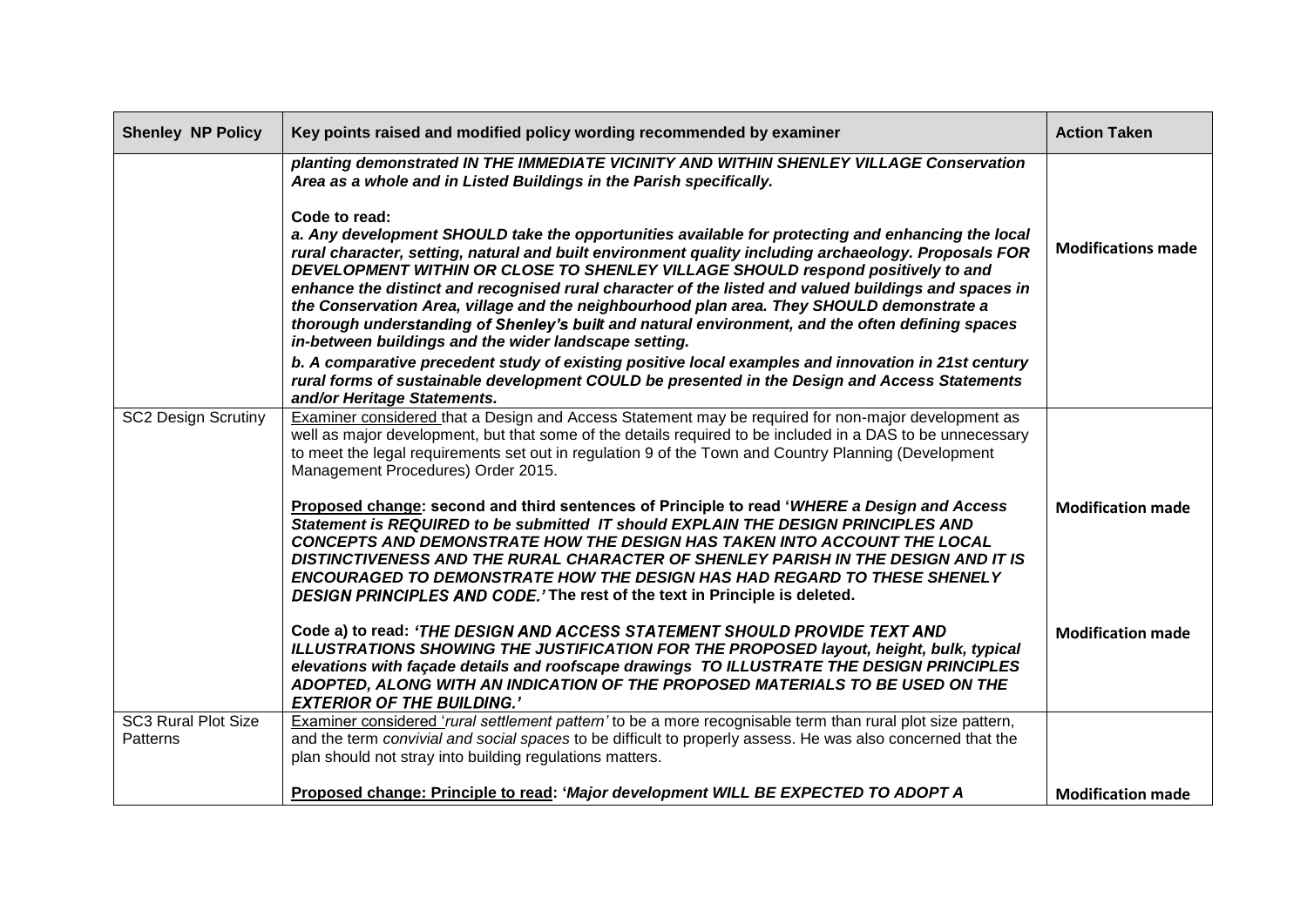| <b>Shenley NP Policy</b>                                    | Key points raised and modified policy wording recommended by examiner                                                                                                                                                                                                                                                                                                                                                                                                                                                                                                                                                                                                                                                                                                                                                                                                                                                                                     | <b>Action Taken</b>       |
|-------------------------------------------------------------|-----------------------------------------------------------------------------------------------------------------------------------------------------------------------------------------------------------------------------------------------------------------------------------------------------------------------------------------------------------------------------------------------------------------------------------------------------------------------------------------------------------------------------------------------------------------------------------------------------------------------------------------------------------------------------------------------------------------------------------------------------------------------------------------------------------------------------------------------------------------------------------------------------------------------------------------------------------|---------------------------|
|                                                             | SETTLEMENT PATTERN THAT REFLECTS THE EXISTING PATTERN OF DEVELOPMENT WHICH HAS<br>BEEN shaped by topography, landscape, views and vistas, sun path, wind and weather exposure, 'in<br>situ' mature trees and hedges, watercourses and other natural features such as ponds and geology.'<br>Code second sentence to read 'The creation of a range of WELL DESIGNED AND ATTRACTIVE<br>PUBLIC SPACES WILL BE EXPECTED, IN APPROPRIATE LOCATIONS.'<br>Code second paragraph to read: 'Proposals are EXPECTED to demonstrate a positive response to<br>the site context. Due consideration SHOULD be given to quality of indoor and outdoor living<br>environment, public spaces and potential environmental performance of the development, including,<br>but not limited to<br>to:<br><i>i.</i> Orientation<br><i>ii. Natural light levels</i><br>iii. Indoor air quality<br>iv. Thermal comfort<br>v. Water consumption<br>Last paragraph of Code deleted. | <b>Modifications made</b> |
| SC4 Buildings -<br>Shenley's Rural<br><b>Building Types</b> | Examiner considered this set of principles and code of limited relevance and not justified with regard to most<br>development likely to be taking place within the village.<br>Proposed change: Principle and Code deleted                                                                                                                                                                                                                                                                                                                                                                                                                                                                                                                                                                                                                                                                                                                                | <b>Modification made</b>  |
| SC5 Buildings -<br>Loose fit and Long life                  | Examiner considered. The extent of the flexibility of internal spaces proposed goes well beyond what can<br>reasonably required within planning policy.<br>Proposed change: Principle and Code deleted.                                                                                                                                                                                                                                                                                                                                                                                                                                                                                                                                                                                                                                                                                                                                                   | <b>Modification made</b>  |
| SC6 Buildings - Less<br>is more. Simplicity                 | Examiner considered can be encouraged, but not required.<br>Proposed change: first sentence of Principle to read 'Creating simplicity in form, purposefulness of<br>each element of architectural detail demonstrating modesty and great restraint in expression, scale<br>and proportion is ENCOURAGED.'                                                                                                                                                                                                                                                                                                                                                                                                                                                                                                                                                                                                                                                 | <b>Modification made</b>  |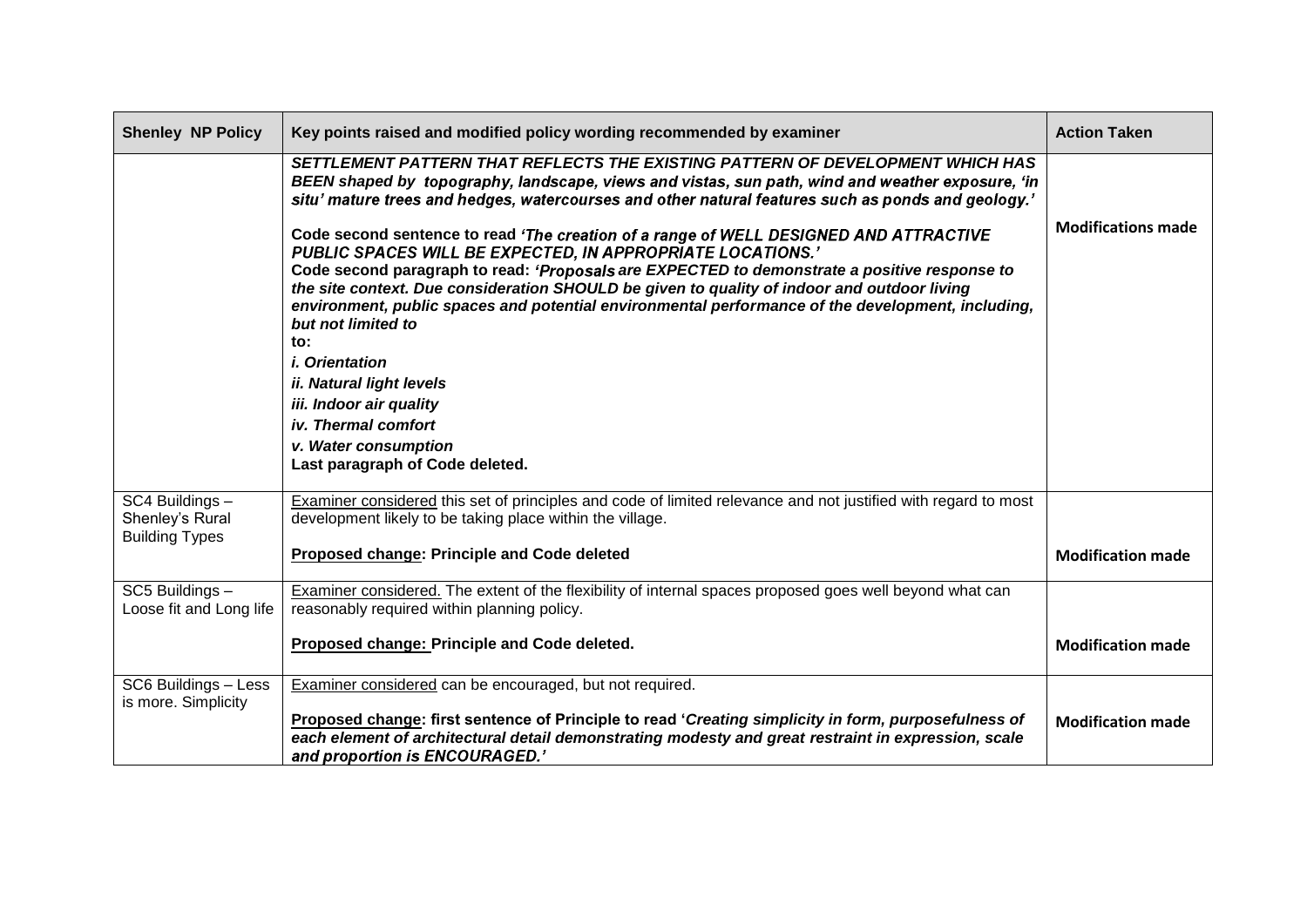| <b>Shenley NP Policy</b>                                              | Key points raised and modified policy wording recommended by examiner                                                                                                                                                                                                                                                                                                                                                         | <b>Action Taken</b>       |
|-----------------------------------------------------------------------|-------------------------------------------------------------------------------------------------------------------------------------------------------------------------------------------------------------------------------------------------------------------------------------------------------------------------------------------------------------------------------------------------------------------------------|---------------------------|
| SC7 Buildings -<br>Massing and Roofs                                  | Examiner considered policy expectation to use roof spaces may run counter to aspirations elsewhere for<br>simplicity and that bulky buildings at corner locations may not always be appropriate and could compromise<br>restraint advocated in SC6. Reference to garden space not relevant.                                                                                                                                   |                           |
|                                                                       | Proposed changes: delete last sentence of Principle.                                                                                                                                                                                                                                                                                                                                                                          | <b>Modification made</b>  |
|                                                                       | First paragraph of Code to read 'Buildings SITED at important corners or in mixed use centres<br>COULD have a greater mass and height than the prevailing wider context suggests to emphasis their<br>significance.'<br>Second paragraph of Code to read 'Using and maximising the space in roofs through creative design<br>solutions are ALLOWABLE within an architectural language and form that is restrained and modest, | <b>Modifications made</b> |
|                                                                       | celebrating valued rural roofs forms and bringing generous amounts of daylight into living spaces.'                                                                                                                                                                                                                                                                                                                           |                           |
| SC8 Building for<br>climate change and<br>environmental<br>protection | Examiner considered the principle and code to go beyond the scope of planning control and to be contrary to<br>the WMS that states 'neighbourhood plans should not set any additional local technical standards or<br>requirements relating to the construction, internal layout or performance of new dwellings.'.                                                                                                           |                           |
|                                                                       | Proposed change: Principle and code deleted.                                                                                                                                                                                                                                                                                                                                                                                  | <b>Modification made</b>  |
| SC <sub>9</sub>                                                       | Examiner considered additional flexibility would be desirable as it is not always sensible to produce detailed<br>landscape plans early in the process, minimum distances can be too prescriptive and some residential<br>streets may not be suitable for play streets. Making good of damage to the highway is not a matter for<br>planning policy.                                                                          |                           |
|                                                                       | Proposed changes: Code SC9a) first paragraph to read: 'NEW BUILD DEVELOPMENT WILL BE<br><b>EXPECTED TO INCORPORATE APPROPRIATE LANDSCAPING THAT HAS REGARD TO THE</b><br>FOLLOWING PRINCIPLES:' Second sentence of point 4 to read                                                                                                                                                                                            | <b>Modifications made</b> |
|                                                                       | 'The concept of a 'play street' where pedestrians and children have priority over slow moving cars<br>and other motorised vehicles should be considered WHERE IT IS APPROPRIATE TO DO SO.'<br>Code SC9b) to read                                                                                                                                                                                                              |                           |
|                                                                       | Type 1: Backing onto countryside<br>'GENERALLY a minimum of 30m between boundary/ open countryside and back elevation of a<br>building SHOULD be maintained. Narrow in plan or single storey gable ended buildings are permitted<br>closer to the boundary.'                                                                                                                                                                  |                           |
|                                                                       | Type 2: Front elevation onto countryside                                                                                                                                                                                                                                                                                                                                                                                      |                           |
|                                                                       | 'GENERALLY a minimum of 10m between the boundary/open countryside and front elevations of<br>gable ended buildings SHOULD be maintained. The design and materiality of the access lane is                                                                                                                                                                                                                                     |                           |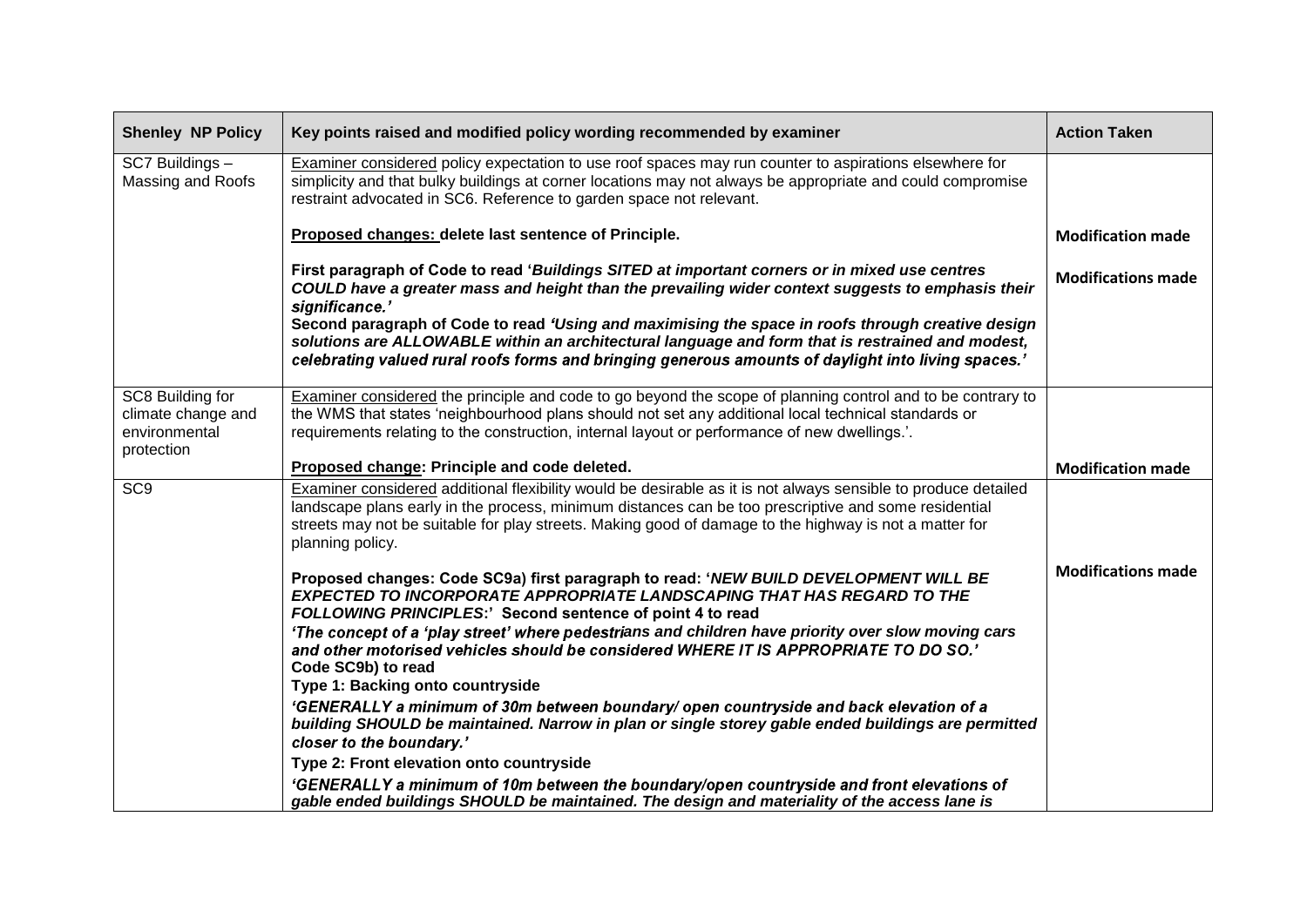| <b>Shenley NP Policy</b>                                    | Key points raised and modified policy wording recommended by examiner                                                                                                                                                                                                                                                                                                                                                                                                                           | <b>Action Taken</b>       |
|-------------------------------------------------------------|-------------------------------------------------------------------------------------------------------------------------------------------------------------------------------------------------------------------------------------------------------------------------------------------------------------------------------------------------------------------------------------------------------------------------------------------------------------------------------------------------|---------------------------|
|                                                             | informal (no tarmac, kerbs or street lights) and can only be achieved by an unadopted private access<br>status. (Local precedent: Nursery Close').<br>Code SC9c) deleted.                                                                                                                                                                                                                                                                                                                       |                           |
| SC10 Rural<br>Landscape                                     | <b>Examiner considered the language of the guidance to be too prescriptive</b><br>Proposed change: first and second sentences of Principle to read 'Maintaining and enhancing rural<br>landscape character and visual amenity is AN EXPECTATION. A successful integration of<br>development within the rural landscape by applying great care in how the development and<br>associated infrastructures is sited in the land- and street- and townscape must be GIVEN highest<br>consideration.' | <b>Modification made</b>  |
|                                                             | Penultimate paragraph of Code deleted.                                                                                                                                                                                                                                                                                                                                                                                                                                                          | <b>Modification made</b>  |
| <b>SC11 Healthy Trees</b><br>and Hedges                     | No comment                                                                                                                                                                                                                                                                                                                                                                                                                                                                                      |                           |
| Policy SH2 Shenley<br><b>Village Special Policy</b><br>Area | Examiner considered the policy to be problematic in that it is not possible for a neighbourhood plan policy to<br>be compliant with national and local policy which indicates that inappropriate development is harmful to the<br>green belt whilst supporting the expansion of the village's facilities and new housing into what is currently<br>green belt. The Examiner concluded that the policy fails to meet basic conditions.                                                           |                           |
|                                                             | Proposed change: Policy SH2 deleted.                                                                                                                                                                                                                                                                                                                                                                                                                                                            | <b>Modification made</b>  |
| Policy SH3 Local<br><b>Green Space</b>                      | Examiner considered the Spinney to be demonstrably special, and that the extent of the designation should<br>be set by reference to a map rather than aerial photo. Superfluous text to be deleted.                                                                                                                                                                                                                                                                                             |                           |
|                                                             | Proposed changes: replace Policy Map SH3 with an OS map. Policy SH3 to read: 'The Spinney<br>Woodland and connected hedge system as marked up in Policy Map SH3 is designated as Local<br>Green Space where inappropriate development will not be approved except in very special<br>circumstances.'                                                                                                                                                                                            | <b>Modification made</b>  |
| Policy SH4 Housing<br>Mix and Choices                       | Examiner considered support for 1-3 bed and affordable properties to be substantiated by evidence but<br>changes needed to reflect the wider definition of affordable housing and eligibility criteria for affordable and<br>social housing.                                                                                                                                                                                                                                                    |                           |
|                                                             | Proposed changes: paragraph 1 of policy SH4 to read: 'Development proposals for new homes or                                                                                                                                                                                                                                                                                                                                                                                                    | <b>Modifications made</b> |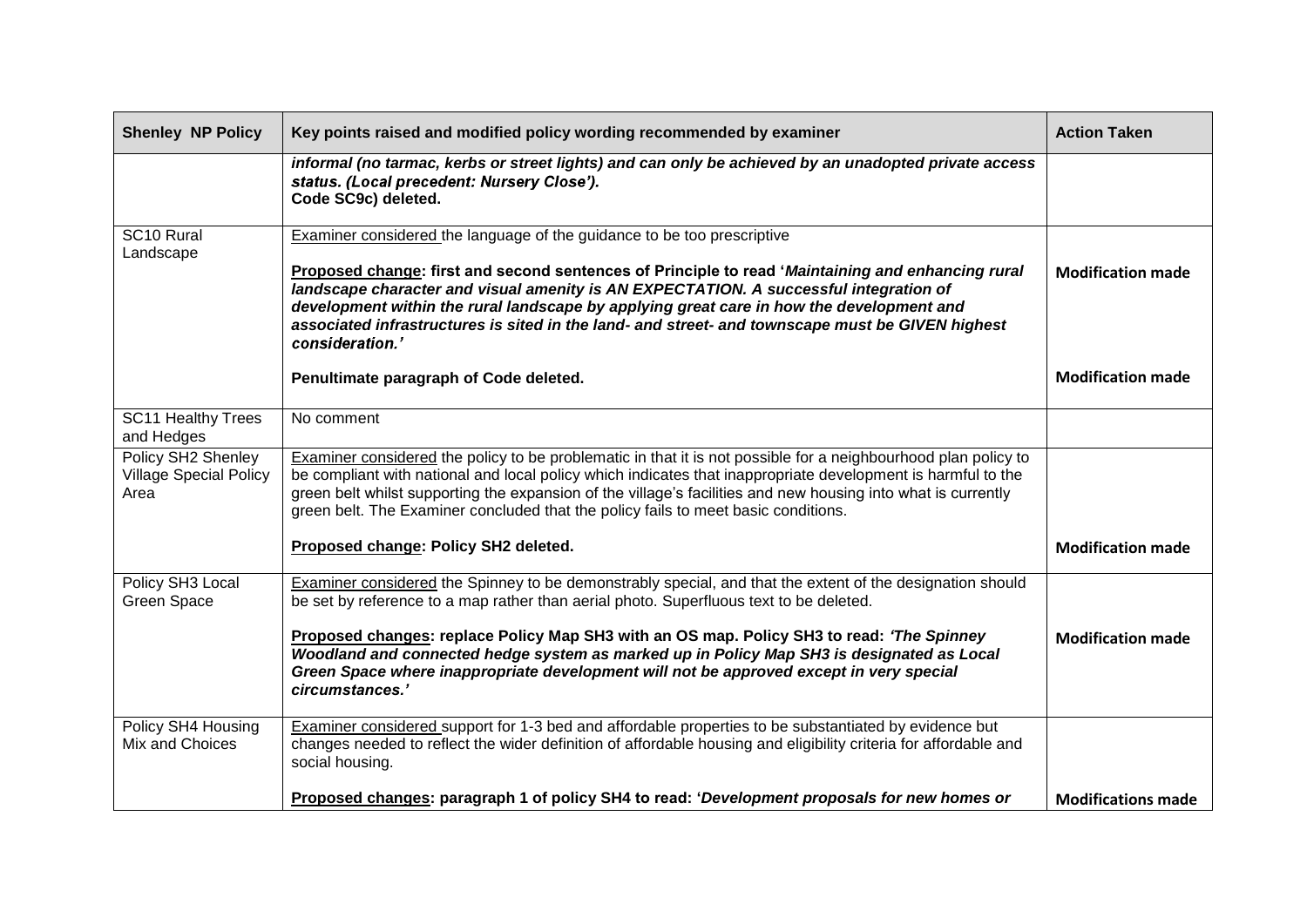| <b>Shenley NP Policy</b>                                        | Key points raised and modified policy wording recommended by examiner                                                                                                                                                                                                                                                                                                                                                                                          | <b>Action Taken</b>      |
|-----------------------------------------------------------------|----------------------------------------------------------------------------------------------------------------------------------------------------------------------------------------------------------------------------------------------------------------------------------------------------------------------------------------------------------------------------------------------------------------------------------------------------------------|--------------------------|
|                                                                 | alterations to existing buildings for residential use WILL BE supported where they increase SUPPLY<br>IN THE NEIGHBOURHOOD AREA OF'<br>Sub paragraph c) to read 'Affordable housing provided in a tenure-blind mix and'                                                                                                                                                                                                                                        |                          |
| Policy SH5<br><b>Connecting Shenley</b><br>Village              | Examiner considered SH5.1a to be acceptable, but SH5.1b) to not meet the basic conditions as the<br>development it seeks to focus at Key Locations within the green belt would be inappropriate and therefore<br>contrary to both strategic local plan policy as well as national green belt policy.                                                                                                                                                           |                          |
|                                                                 | Proposed change: criterion SH5.1b) deleted                                                                                                                                                                                                                                                                                                                                                                                                                     | <b>Modification made</b> |
|                                                                 | Examiner considered in relation to SH5.2 that a development plan policy cannot determine how CIL money<br>is spent.                                                                                                                                                                                                                                                                                                                                            |                          |
|                                                                 | Proposed change: SH5.2 deleted (can be moved to supporting text).                                                                                                                                                                                                                                                                                                                                                                                              | <b>Modification made</b> |
|                                                                 | Examiner considered in relation to SH5.3 that the speed of broadband is a matter for telecommunications<br>suppliers rather than the developer, and that a neighbourhood plan policy cannot require the submission of a<br>connectivity statement.                                                                                                                                                                                                             |                          |
|                                                                 | Proposed change: SH5.3 to read 'Development proposals will be supported for either residential<br>and/or business, that makes provision to connect the Internet BY THE INSTALLATION OF THE<br><b>NECESSARY BROADBAND DUCTING AND INFRASTRUCTURE.'</b>                                                                                                                                                                                                          | <b>Modification made</b> |
| Policy SH6.1 Existing<br>community<br>infrastructure facilities | Examiner considered that the policy's support for improving facilities in the village needs to be consistent<br>with green belt policy and be easy to use in a development management context; the policy also needs to<br>recognise that some changes can take place under permitted development rights.                                                                                                                                                      |                          |
|                                                                 | Proposed change: first 2 sentences of Policy SH6.1 to read 'Development proposals which retain or<br>improve existing local community infrastructure facilities shall be supported SUBJECT TO<br><b>COMPLIANCE WITH GREEN BELT POLICY. WHERE PLANNING PERMISSION IS REQUIRED,.</b><br>development proposals which would have a significantLY DETRIMENTAL impact ON or result in the<br>loss of existing local community infrastructure will demonstrate that:' | <b>Modification made</b> |
|                                                                 | Examiner noted that permission had been granted for change of use of The King William IV, pub to flats.                                                                                                                                                                                                                                                                                                                                                        |                          |
|                                                                 | Proposed change: The King William IV, pub deleted from list of existing local community                                                                                                                                                                                                                                                                                                                                                                        | <b>Modification made</b> |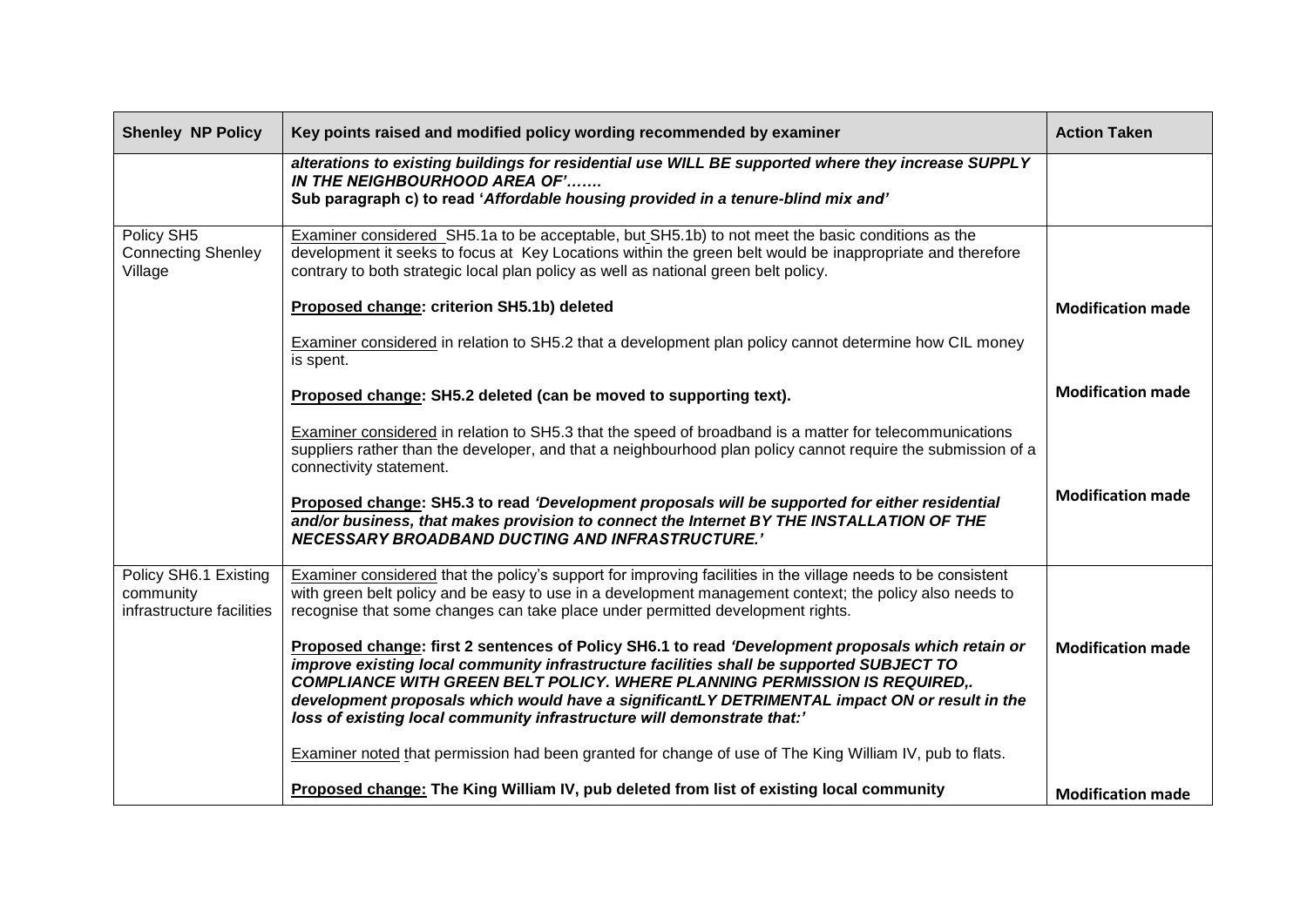| <b>Shenley NP Policy</b>                                                                  | Key points raised and modified policy wording recommended by examiner                                                                                                                                                                                                                                                                                                                                                                           | <b>Action Taken</b>      |
|-------------------------------------------------------------------------------------------|-------------------------------------------------------------------------------------------------------------------------------------------------------------------------------------------------------------------------------------------------------------------------------------------------------------------------------------------------------------------------------------------------------------------------------------------------|--------------------------|
|                                                                                           | infrastructure.                                                                                                                                                                                                                                                                                                                                                                                                                                 |                          |
| Policy SH6.2 New<br>community<br>infrastructure facilities                                | Examiner considered that the policy's support for new community facilities in the village needs to be<br>consistent with green belt policy.<br>Proposed change: First sentence of policy SH6.2 to read 'Development proposals that improve the                                                                                                                                                                                                  | <b>Modification made</b> |
|                                                                                           | quality and range of community infrastructure, particularly for young people and/or located in any of<br>the Key Locations identified in Map SH5, shall be supported where IT IS COMPATIBLE WITH GREEN<br><b>BELT POLICY AND the development:'</b>                                                                                                                                                                                              |                          |
| Policy SH7 Local<br>Knowledge for Good<br>Design<br>Policy SH7.1 Good                     | Examiner considered that a neighbourhood plan cannot require documents additional to the LPA's validation<br>list to be submitted alongside a planning application. He also considered that it is not appropriate for a<br>neighbourhood plan to specify the early and pre-application design and consultation processes.                                                                                                                       |                          |
| Design                                                                                    | Proposed change: Policy SH7.1 to read: 'Planning applications for major development ARE                                                                                                                                                                                                                                                                                                                                                         | <b>Modification made</b> |
|                                                                                           | ENCOURAGED TO demonstrate how they have addressed the quality of design by:<br>a. providing a statement of how they have had regard to the Shenley Plan Policies; and                                                                                                                                                                                                                                                                           |                          |
|                                                                                           | b. Shenley Design Principles and Code; and                                                                                                                                                                                                                                                                                                                                                                                                      |                          |
|                                                                                           | c. making appropriate use of tools and processes for assessing and improving the design of<br>development THROUGHOUT THE DESIGN PROCESS.'                                                                                                                                                                                                                                                                                                       |                          |
| Policy SH7.2 Design<br>and Development<br><b>Briefs</b>                                   | No change                                                                                                                                                                                                                                                                                                                                                                                                                                       |                          |
| Policy SH7.3<br>Statement of<br>Community<br>Consultation and<br>Neighbour<br>Involvement | Examiner considered that the policy should retain the wording to the effect that applicants who undertake no<br>community engagement will be looked at less favourably than those that do as the NPPF uses similar<br>wording. However an application for an otherwise acceptable development could not be refused due to the<br>absence of this engagement. The information should form part of an applicant's Design and Access<br>Statement. |                          |
|                                                                                           | Proposed change: first sentence of policy SH7.3 to read 'Planning applications for major<br>development that can demonstrate early, proactive and effective engagement with the community by<br>providing the following information WITHIN THEIR DESIGN AND ACCESS STATEMENT will be looked<br>on more favourably than those that cannot.'                                                                                                      | <b>Modification made</b> |